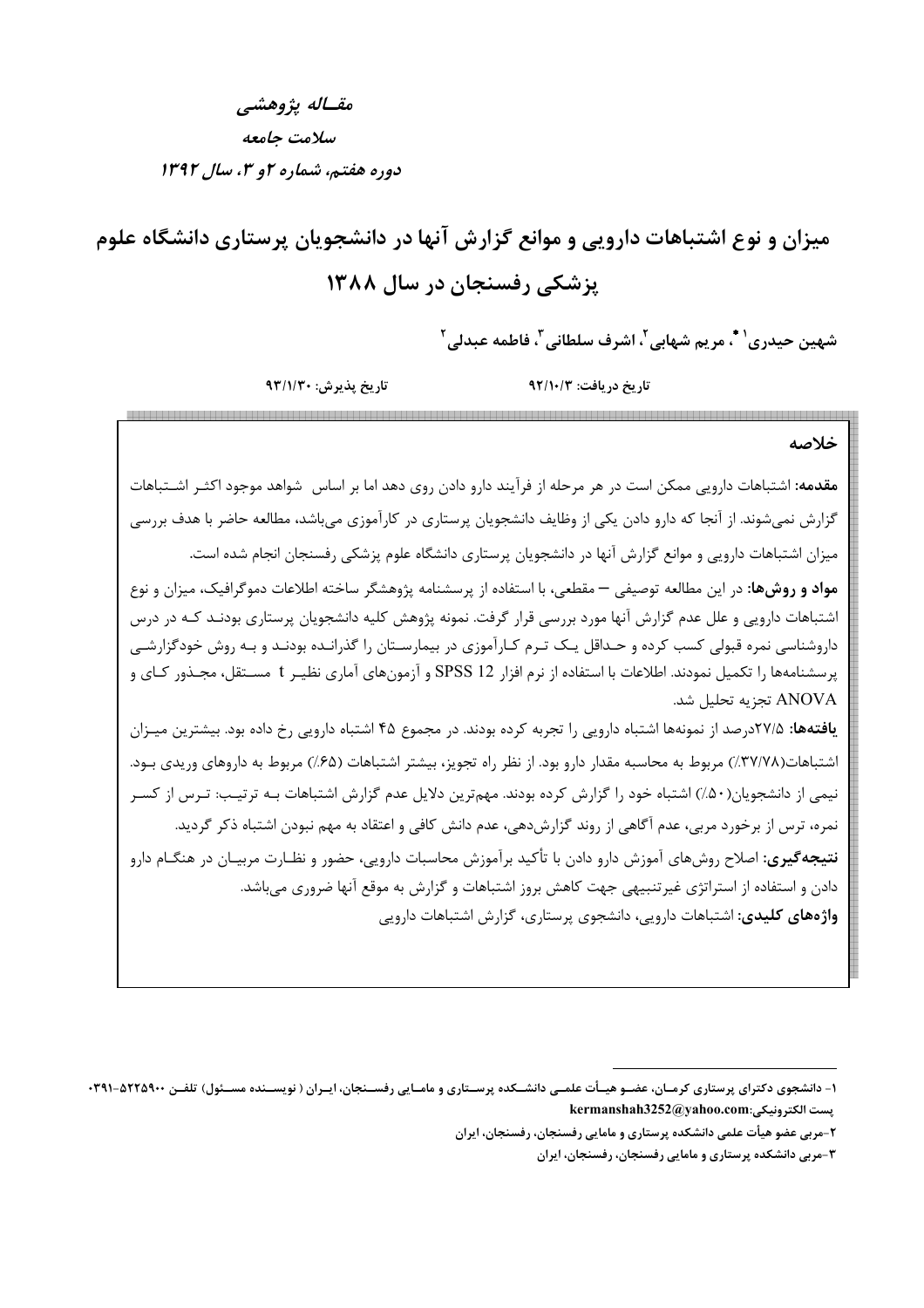#### مقدمه

اشتباهات دارویی عاملی مهم در ایجاد صدمه و مرگ بیماران می باشد. مطالعـات اخیـر نشـان مـی۵هـد اشـتباهات دارویی هشتمین علت مرگ و میر در دنیا بوده[۱] و در ایالات متحده ۲-۱۴ درصد بیمـاران بسـتري از آن متـأثر مـيشـوند. خطای دارویی رویدادی قابل پیشگیری است که باعث استفاده نامناسب از دارو و یا صدمه به بیمار می شود و ممکـن است واقعی یا احتمالی باشد[۲]. این اشتباهات در هـر یـک از مراحل دارو دادن، شامل نسخه نویسی، کپـی دسـتور پزشـک، توزیع و پخش دارو و یا مرحله دارو دادن روی مےدهـد. انـواع شایع اشتباهات دارویے در مرحلـه دارو دادن بـه دلیـل عـدم شناسایی کامل بیمـار، اطلاعـات دارویـی ناکـافی، درک غلـط دستقورات دارويني بنه علىت خبط ناخوانيا ينا اختصبارات .<br>غیراستاندارد، فقدان برچسب مناسب، تشابه بستهبندی و سایز داروهـا و عوامـل محیطـی ماننـد نـور، دمـا و سروصـدا روی میدهـد[۳]. میزان بروز اشتباهـات دارویی کارکنـان پرستاری متغیر بوده و در مطالعات مختلف از ۱۶/۷ تا ۵۳ درصد متغیـر بوده است[۴ و ۵]. همچنین مطالعات نشان میدهند که میزان اشــتباهات دارويــى در پرســتاران و دانشــجويان پرســتارى بالاست[۶]. نتايج مطالعات انجام گرفته در ايران، حــاكي از آن است کـه قـدرت محاسـبه دارويـي پرسـتاران در ارتبـاط بـا داروهایی که واحـدی غیـر از میلـی گـرم یـا میکروگـرم دارنـد ضعیف یا متوسط بوده و خطای زیادی در محاسـبات ایـن داروها روی میدهد[۷]. همچنین میزان بروز اشتباهات دارویی دانشجویان پرستاری بین ۱۰ تا ۱۷/۹درصد گزارش شده است [۸ و ۹]. اشتباهات دارویی ممکن است در مرحلـه آمـاده کردن دارو روی داده و قبل از رسیدن به بیمـار کشـف شـوند. گاهی نیز آنها بـه بیمـار رسـیده ولـی خطـری بـرای او ایجـاد نمي كنند. اما در مواردي مي توانند سبب صدمه شديد بيمـار و حتی مرگ او شوند. گزارش اشتباه دارویی، یک عامل مهـم در پیشگیری از تکرار بروز اشتباهات دارویی میباشد اما به دلایل مختلف تنها مـوارد كمـى از آنهـا گـزارش مـىشـوند. نتـايج مطالعه محمدنژاد و همکاران نشان داد که ۷۲ درصد پرستاران اشتباهات رخ داده را گزارش نکرده بودند $[\,\cdot\, \cdot\,]$  اعمال تنبیهـی، ترس ذاتی از مجازات و کیفر و احسـاس حقـارت در حرفـه، از

خود گزارشـی اشــتباهات دارویـی جلــوگیری مــیکننــد[۱۱]. پرستاران بـه دليـل تـرس از عوامـل مـديريتي و پيامـدهاي گزارش دهـی [۱۲] عواقـب انضـباطی [۱۲و ۱۱] تـرس ازآسـیب شغلی و یا ثبت آن در پرونده پرسنلی[۱۴]، تـرس و نگرانـی از تأثیر اشتباهات در کارانه و بی|همیت بودن گـزارش اشـتباهات دارویی توسط پرستاران[۱۰] از گزارش اشتباهات صـرف نظـر می کننـد. عـدم اطمینـان از دخالـت دارو در ایجـاد عارضـه، شناخته شده بودن عارضه دارويي و جدي نبودن عارضـه[۱۵]، فقدان آگاهی در مورد نیاز به گزارش کردن، عدم درک اهمیت گزارشدهی، مشغله بیش از حد کارکنـان، کـار اداری بـیش از حد، ترس از مدیران، همکاران و مسائل انضـباطی، تصـور ایـن که کس دیگری اشتباه را گزارش میکند، عدم وجـود فیـدبک آنی و اقدام اصلاحی بعدی[۱۶] از عوامل دیگری هســتند کـه در مطالعات مختلف از آنها به عنوان موانع گـزارش اشـتباهات یاد شده است. میزان گزارش اشتباهات دارویی در شرف وقـوع توسط دانشجویان پرستاری از ۱۴/۶درصد[۹] تــا ۴۶/۶درصـد [۸] متغیر بوده و ترس از تأثیر در نمره ارزشـیابی، پیامـدهای آموزشي و عدم بازخورد مثبت از طرف مربي از جمله علل عدم گزارش اشتباهات ذکر شده است[ ۱۸و۱۸ ]. با توجه بـه ایــن که دارو دادن یکی از وظایف مهم روزمره دانشجویان پرستاری در طی کارآموزی میباشد و مطالعات محدودی در رابطـه بـا اشتباهات دارویی و موانع گزارش آنها در دانشجویان انجام پذیرفته، این مطالعه با هدف تعین اشتباهات دارویی و موانع گزارش آنها در دانشجویان پرستاری دانشگاه علوم پزشکی رفسنجان انجام شده است.

## مواد و روش ها

در این مطالعه توصیفی- مقطعی، کـه در سـال ١٣٨٨-۱۳۸۷ در دانشـگاه علــوم پزشــکی رفســنجان انجــام گرفــت، اطلاعات با استفاده از پرسشنامه پژوهشگر ساخته مشـتمل بـر ۳ بخش، شامل اطلاعات دموگرافیـک واحـدهای پـژوهش، ۱۵ سؤال در رابطه با میزان و نوع اشتباهات دارویی انجام گرفتـه توسـط دانشـجویان و ۸ سـؤال در رابطـه بـا موانـع گـزارش اشـتباهات دارويـي، جمـعآوري گرديـد. منظـور از اشـتباهات دارویی، اشتباهات در مرحله تجویز دارو بوده که انواع مختلـف آن در کتب مرجع دستهبندی گردیده و شامل اشتباهات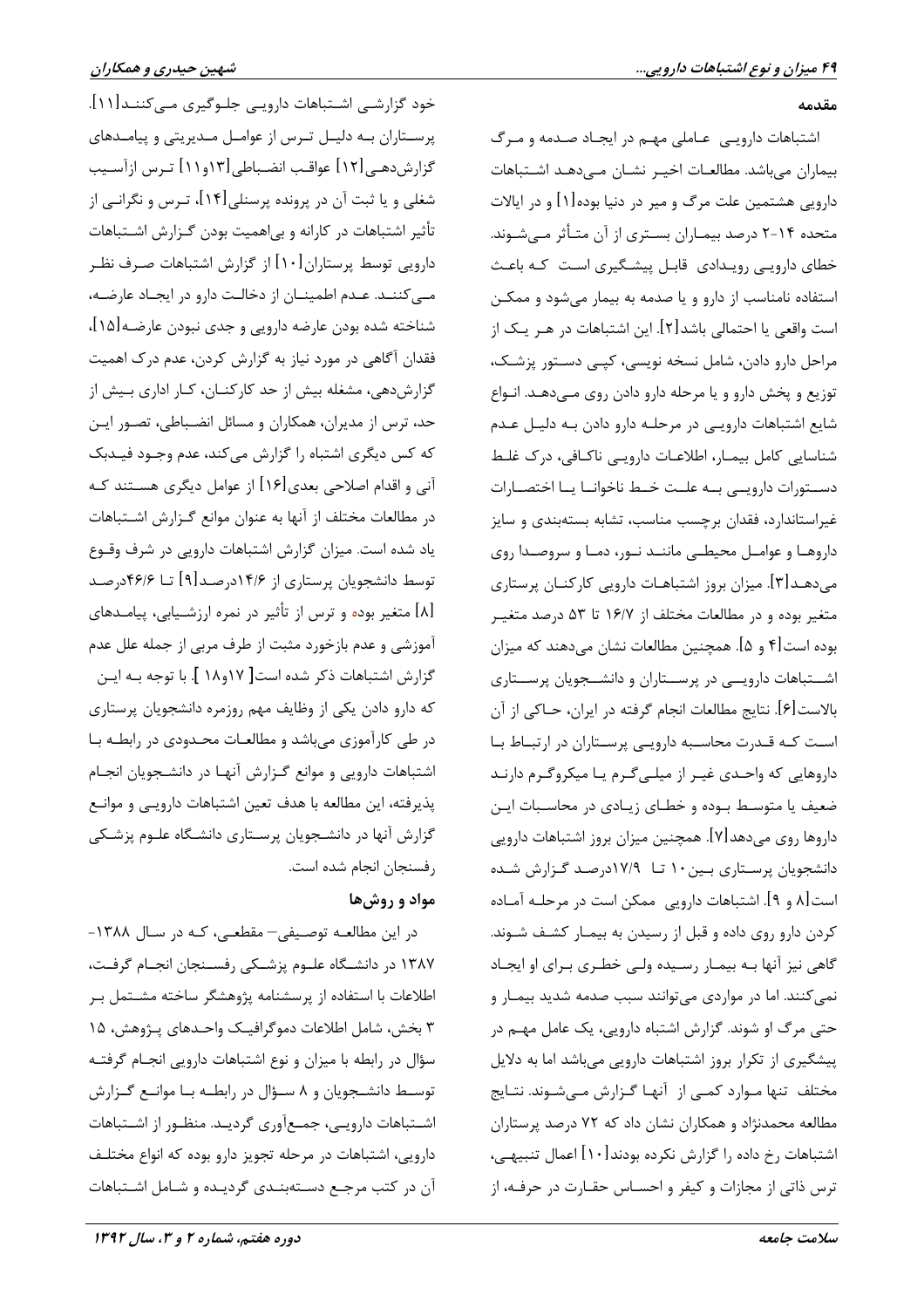مربوط به عدم رعایت قــوانین ۵ گانــه دارو دادن شــامل بیمــار صحیح، داروی صحیح، دوز صحیح، راه تجویز صـحیح و زمـان صحیح میباشد که برای بررسی این بخش ۱۱ سـؤال طراحـی گردید. از دانشجویان خواسته شد که اشتباهات دارویی خود را در طی کارآموزیهای قبلی (حداقل یک ترم و حداکثر ۴ تـرم ييش) بر حسب تعداد بيان نماينـد. پرسشـنامههـا توسـط دانشجویان پرستاری ترم چهارم تا هشتم که در درس داروشناسی نمره قبولی گرفته و حداقل یک ترم کـارآموزی در بیمارستان را گذرانده بودند، تکمیل شد. روش نمونهگیری بـه صورت سرشماری بود. تعداد دانشجویان واجد شـرایط ۸۸ نفـر بودند که ۸۰ نفر آنها جهت شرکت در مطالعه ابراز تمایل نموده و پرسشنامهها را به روش خودگزارشی تکمیل نمودنـد. روایـی صوری و محتوای پرسشنامه با مطالعه منابع مختلـف از جملـه مقــالات قبلــي و نيــز نظــرات ده نفــر ازاعضــاي هيــأت علمــي دانشکده پرستاری و مامایی مورد تأیید قرار گرفت بـه منظـور تعیین پایایی از روش آزمون مجدد استفاده گردید که ضریب همبستگی نمرات در دو بار اجرای آزمـون بـه فاصـله ۲ هفتـه معادل ۰/۸۸ به دست آمد. پژوهشگران پس از کسب مجوزهای مربوطه، در کـلاس دانشـجویان حضـور یافتـه و پـس از ارایـه توضـيحات لازم راجـع بـه اهـداف پــژوهش و نحــوه تكميــل پرسشنامههـا، آنهـا را توزيــع و در همــان جلســه نيــز پــس از

یاسخ گویی جمع آوری نمودند. اطلاعات پرسشنامهها با استفاده از نرم افزار SPSS12 و آزمونهای t مســتقل، مجــذور کــای و ANOVA تجزيه تحليل گرديـده و نتـايج بـه صـورت جـداول توزيع فراواني بيان شد.

بافتهها

از ۸۰ دانشجوی شرکتکننده در پژوهش، ۵۴ درصد دختر و میانگین سنی آنها ۲۱/۴ سـال بـود. از نظـر تـرم تحصـیلی ۲۳/۴درصد ترم چهارم، ۳۰/۸درصد ترم پـنجم، ۱۱/۴۴درصـد ترم ششم، ۱۴/۴۳درصد ترم هفتم و ۲۰/۴درصـد تـرم هشـتم بودند. دانشجویان به طور متوسط در هر ترم ۵/۲۷ بار مسئول دارو دادن بودند. در رابطه بـا میـزان اشـتباهات انجـام گرفتـه توسط دانشجویان، نتایج نشان داد ۲۷/۵درصـد از دانشـجویان اشتباه دارویی را تجربه کرده بودنـد و در مجمـوع ۴۵ اشـتباه دارویی رخ داده بود که از این میان اکثـر آنهـا (٧٢/٧٪) یـک بار، ۲۲/۷درصد دو بار و ۴/۶درصد نیـز ۳ بـار مرتکـب اشـتباه دارویی شده بودند. از میان ۱۱ نوع اشتباه دارویی لیست شده، بیشترین میزان به ترتیب مربوط به دوزاژ اشتباه(٣٧/٧٨٪)، دادن دارو در ســاعت غیـــر مقـــر(۲۰٪) و داروی اشـــتباه (١٧/٧٨٪) بود. توزيع فراواني مطلق و نسببي انـواع اشـتباهات دارویی در دانشجویان پرستاری در جدول شماره ۱ آمده است.

| فراواني           | فراواني مطلق | نوع                                          |
|-------------------|--------------|----------------------------------------------|
| نسبى              |              |                                              |
| $\gamma$ .        | ٠            | ۱ – حذف دارو                                 |
| $7.7 \cdot$       | ٩            | ۲-دادن دارو در ساعت غیر مقرر                 |
| 9919)             | ٣            | ٣- دادن داروي بيمار به بيمار ديگر            |
| $7.5$ Y/Y A       | ۱۷           | ۴- دوزاژ اشتباه                              |
| $7.1Y/Y\Lambda$   | ٨            | ۵–داروی اشتباه                               |
| $\gamma$ .        | ٠            | ۶-استفاده از داروی تاریخ گذشته یا بدون برچسب |
| 8 X / X           | ۴            | ۷-اشتباه وارد نمودن دارو به کارت دارویی      |
| $\gamma$ .        | ٠            | ۸– آماده کردن دارو به صورت غیر استاندارد     |
| $A/\lambda$       | ۴            | ۹-تجویز دارو از راه نادرست                   |
| $\cdot$ .         |              | ۱۰–دادن دارو به بیمار دارای آلرژی خاص        |
| $\cdot$ .         | ٠            | ۰۱۱–استفاده از محلول ناسازگار با دارو        |
| $7.1 \cdot \cdot$ | ۴۵           | جمع                                          |

جدول ۱- توزیع فراوانی مطلق و نسبی نوع اشتباهات دارویی در دانشجویان پرستاری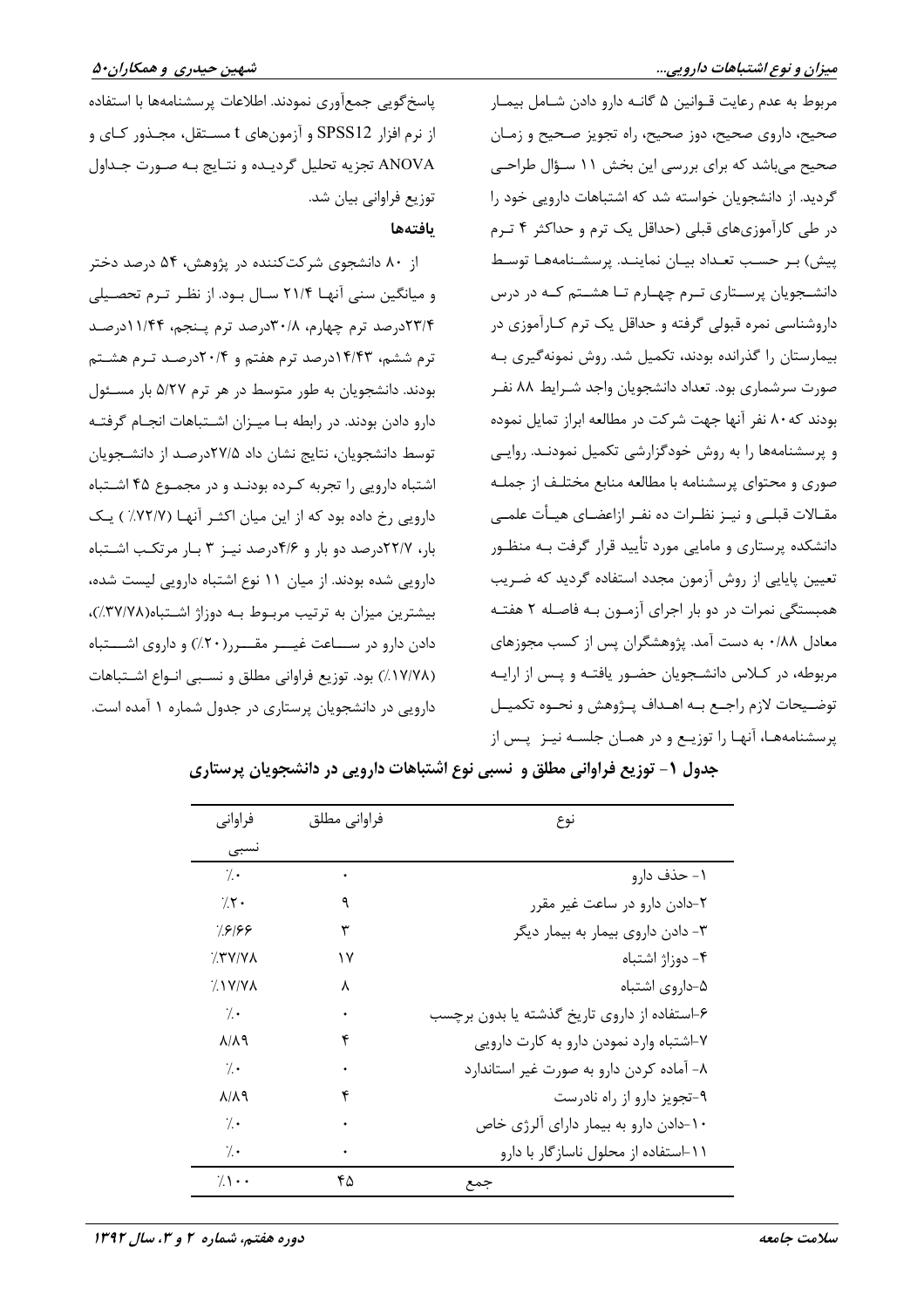از نظر راه تجـویز، بیشـترین میـزان اشـتباهات مربـوط بـه داروهای وریدی(۶۷٪) و کمتـرین مـورد مربـوط بـه تزریقـات عضلانی( ٧٪) بود. نیمی از دانشجویانی که اشتباه دارویی انجام داده بودند(۱۱نفر)، بیـان کردنـد کـه اشـتباه خـود را گـزارش کردهانـد. آنهـا اشـتباه خـود را بـه مربـی(۴۵/۵٪)، کارکنـان بخش(٣۶/٣٪) و سرپرستار(٢١٨٪) اطلاع داده بودند. مهمترين دلایل عدم گزارش اشتباهات به ترتیب شـامل تـرس از کسـر نمره(۶۵٪)، ترس از برخورد مربـی(۶۲/۵٪) و عـدم آگــاهي از

روند گزارشدهی(۵۳/۷٪) میباشد. فراوانبی مطلق و نسبی موانع گزارش اشـتباهات دارویـی در دانشـجویان پرسـتاری در جدول شماره ۲ آمده است. آزمون t مستقل ارتباط معنىدارى بین جنس و میزان گزارش اشتباهات نشـان داد(p<۰/۰۵) بـه این صورت کـه خـانمهـا بـیش از آقایـان، اشـتباهات خـود را گـزارش مـی کردنـد. همچنـین در رابطـه بـا موانـع گـزارش اشتباهات، بین جنس و ترس از برخورد مربـی و مهـم نبـودن اشتباه دارويي ارتباط معنىدار آماري وجود داشت(p<٠/٠۵) .

جدول ۲- توزیع فراوانی مطلق و نسبی موانع گزارش اشتباهات دارویی در دانشجویان پرستاری

| فراواني نسبي  | فراواني مطلق | موانع                           |
|---------------|--------------|---------------------------------|
| 7.8710        | ۵۰           | ترس از برخورد مربی              |
| 7.80          | ۵۲           | ترس از کسر نمره                 |
| 7.50          | ۳۶           | مهم نبودن اشتباه انجام گرفته    |
| 7.07/V        | ۴۳           | عدم آگاهی از روند گزارش دهی     |
| $7.07/\Delta$ | ۴۲           | عدم دانش كافي در رابطه با شناخت |
|               |              | اشتباه دارويي                   |

دچار مشکل کرده است. در مطالعه حاضر، بیشترین میـزان اشتباهات مربوط به اشتباه در مقـدار دارو و دادن داروی اشتباه بود. در مطالعه محمدنژاد و همکـاران شـایعتـرین نـوع اشتباهات دارويے دانشجويان پرستارى شامل مقدار دارو (٢٣/٣٢٪)، داروي اشستباه (١٨/٩١٪) و سسرعت انفوزيسون  $[ \lambda ]$ بود (۱۶/۲۱)

نتايج مطالعه پنجويني[۴] نيکپيما و غلامنژاد[۵] نيز نشان داد اکثر اشتباهات مربوط به اشتباه در مقدار دارو بـوده اسـت. نتايج پژوهشهاي زير نيز با اين يافته مطابقت دارد. در مطالعه Antonow و ســايرين[١٩] بيشــترين اشــتباهات پرســتاران مربوط به داروی اشتباه یا اشتباه در مقدار دارو بود .در پژوهش Dean و همکاران، که در مورد میزان و نوع اشتباهات دارویی پرستاران آمریکایی و بریتانیایی انجـام شـد، شـایعترین نـوع اشتباهات دارویی در پرستاران بریتانیایی، حذف دارو و اشتباه در مقدار دارو و در پرستاران آمریکایی اشـتباه در مقـداردارو و دادن دارو بدون تجویز پزشـک بــود[۲۰] . در مطالعــه Port و همکاران بیشترین خطای پرستاران مربوط بـه در زمـان دادن دارو، روش مصرف و مقدار دارو بود[۲۱]. در مطالعه حاضـر، از ىحث

مطابق يافتههاى يـژوهش ٢٧/۵درصـد دانشـجويان اشـتباه دارویی انجام داده بودنـد. در مطالعـه کوهسـتانی و همکـاران، ١٧/١درصد دانشجویان[١٧] در مطالعه محمدنژاد و همکـاران، ۱۷/۹درصد دانشجویان [۸] و در مطالعه کوهستانی و همکـاران در بخشهای ویژه، ۱۰درصد دانشجویان مرتکب اشتباه دارویی شــده بودنــد[۹]. نتــايج مطالعــه McCarthy نشــان داد كــه ۴۸/۵درصد دانشجویان پرستاری حـداقل یـک مـورد اشـتباه دارويي انجام دادهاند[۶]. هم چنـين، در مطالعــه نيــکـپيمــا و غلامنژاد کـه بـر روی کارکنـان پرسـتاری انجـام گرفـت، ۵۳٪ درصد نمونـههـا حـداقل يـك بـار اشـتباه دارويـى انجـام داده بودند[۴]. در پژوهشStratton، ۶۷درصد پرستاران بخش های اطفال بیان کردند که در طول دوره کاری خود حداقل یک بـار اشتباه دارویی داشتهاند[۱۸]. یکی از دلایل اختلاف آمـار ارائـه شده در پژوهشهای مختلف ناشی از مـوانعی اسـت کـه خـود گزارشی اشتباهات دارویی را تحت تأثیر قرار میدهد که مهم-ترین آنها ترس از عواقب و پیامـدهای گـزارشدهـی اسـت. از سوی دیگر نبود سیستم ثبت و پیگیـری اشـتباهات واقعـی و احتمالي امكان ارائه آمـار نسـبتاً دقيــق از وضـعيت موجــود را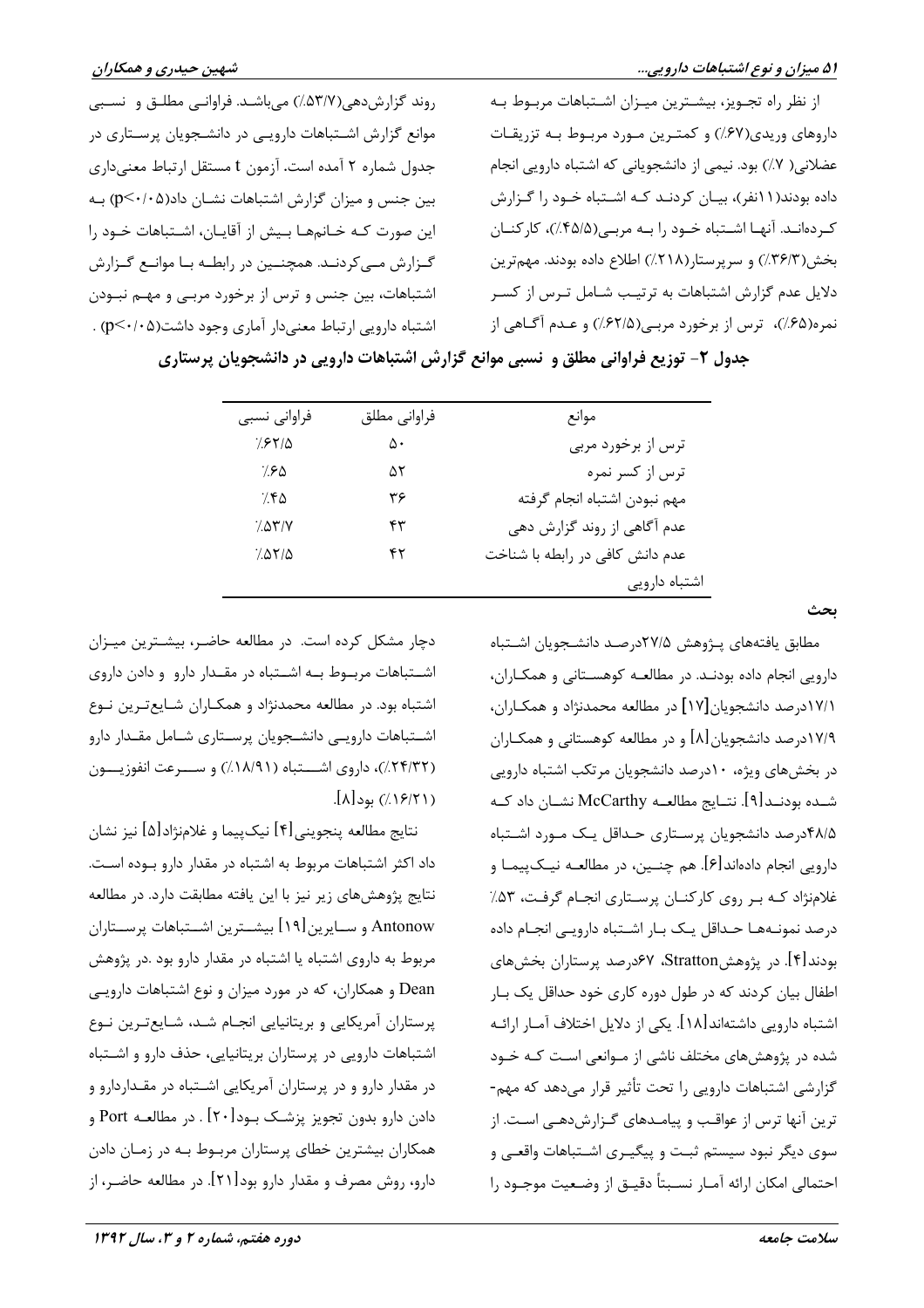نظر راه تجویز بیشترین میزان اشتباهات مربوط بـه داروهـای وریدی بود. در مطالعه محمدنژاد و همکاران اکثر اشتباهات در تزریقــات دارویــی وریــدی(۵۱/۳۵٪) گــزارش گردیــد[۶] و در مطالعه Kushal و همكاران، ۶۱درصد مـوارد خطـا بـه علـت تزريقات وريدي گـزارش شـده[٢٢]. در مطالعـه پنجـويني[۴] بیشترین میزان اشتباهات مربوط به داروهای وریـدی بـود کـه این یافته نیز با نتایج پژوهش حاضر همخوانی دارد. در مطالعه TaxisوBarber مشخص گردید در آماده کردن ۱۰۴۲ داروی وريدي، ۴۹درصد اشتباه روي داد[۲۳]. در مطالعه حاضر نيمي از دانشجویان(۵۰ ٪) بیان کردند که اشتباه خـود را گـزارش کردهاند. ۴۵/۵درصد آنها اشتباه خود را به مربعی، ۳۶/۳درصد به کارکنان بخش و ۱۸/۲درصد به سرپرستار اطلاع داده بودند. در مطالعه کوهستانی، دانشجویان پرستاری تخمین زدنـد کـه ۷۵درصد اشتباهات دارویی توسط دانشجویان گزارش مے-شود[۱۷]. مهمترین دلایل عدم گزارش اشتباهات در پـژوهش حاضر به ترتیب شامل تـرس از کسـر نمـره، تـرس از برخـورد مربی، عدم آگاهی از روند گزارشدهی، عدم دانش کافی و مهم نبودن اشـتباه انجـام گرفتـه، بـود. در مطالعـه كوهسـتاني و باغچقی[۱۷] دانشجویان پرستاری تـرس از نمـره ارزشـیابی و پیامدهای آموزشی و عدم بازخورد مثبت به دنبال گزارشدهی اشتباهات را مهمترين علت گزارش نكردن اشتباهات دارويى ذکر کردند که بـا نتـايج پــژوهش حاضـر هـم خــوانى دارد. در مطالعه Tell پرستاران مهمترين دلايل عدم گزارش اشتباهات را تمرکز بر شخص اشتباه کننده بـدون توجـه بـه سـاير علـل دخیل در اشتباه(ازحیطه عوامل مـدیریتی) و تـرس از مسـایل قضایی(در حیطه پیامدهای گزارشدهی ) ذکر کردنـد[۱۲].در مطالعه Handler شركت كنندگان ٣ مانع اصلي شامل: فقدان سیستم یا فرم گـزارش اشـتباهات دارویـی بـه صـورت آماده، عدم آگاهی راجع به چگونگی گزارش اشتباهات و فقدان فیدبک به فرد یا مؤسسهای که اشتباه را گزارش کرده است، به عنوان موانع قابل اصلاح گزارش اشتباهات ذکر کردند[۲۴]. در مطالعه force پرستاران مـانع اصـلى گـزارش اشـتباهات را فرمهای بیمارستانی مخصوص گزارش اشتباهات ذکر کردنـد. زیرا این فـرمهـا نیـاز بـه امضـای پزشـک داشـتند و بنـابراین کارکنان نگران بودند که این گزارش در پرونـده پرسـنلی آنهـا

قرار گیرد. این یافته متفاوت با نتایج پژوهش حاضر مےباشـد. دلیل این امر عدم وجود فرمهای مذکور در بخـشهـای محـل کــارآموزي واحــدهاي پــژوهش مــي،باشــد[۱۱]. در مطالعــه Potylycki مانع اصلی گزارش اشتباهات توسط کارکنان پرستاري، عواقب انضباطي آن بود[۲۵]. ذكر اين نكتـه الزامـي است که در کلیه مطالعات انجام شـده اعمـال تنبیهـی، تـرس ذاتی از مجازات و کیفر و احساس حقارت حرفهای بـه عنـوان موانع خود گزارشی اشتباهات دارویی شناخته شدهاند و بر این اساس استفاده از رویکرد غیرتنبیهی به عنوان یک استراتژی موفق در افزایش خود گزارشی اشتباهات دارویی مورد استفاده قرار گرفته است. بـه عنـوان مثـال در ضـمن اجـراي برنامـه" گزارش اشتباهات بدون تنبیه و مجازات"، میزان خودگزارشی اشتباهات از ۱۴ مورد در ماه بـه ۷۲ مـورد رسـيد[۱۱]. مهـم نبودن اشتباه انجام گرفته يكي از موانع مهم ذكر شـده توسـط دانشجویان در پژوهش حاضر بود. باید توجه داشت که گزارش نمودن چنین اشتباهاتی نیز حایز اهمیت بـوده و مـی توانـد از بروز اشتباهات مشابه در آینده پیشگیری نماید. در مطالعه ينجـــويني[۴] نيـــکـپيمـــا و غـــلامنـــژاد[۵] Antonow و همکاران[۱۹ ]Dean و همکاران [ ۲۰]، پرستاران بیان کردنـد كه بيشتر اشتباهات آنان مربوط بـه دوزاژ اشـتباه بـوده اسـت. آموزش محاسبات دارویی به دانشجویان پرستاری، به ویـژه در کـارآموزیهـا مـیتوانـد از بـروز اشـتباهات دارویـی ناشـی از خطاهای محاسباتی جلوگیری نماید.

**نتیجهگیری:** با توجه به یافتههای پـژوهش نقـص توانـایی انجام محاسبات دارويي يكي از عوامل مهم در بروز اشتباهات دارویسی اسـت بنــابراین آمــوزش دانشــجویان بــه ویــژه در کارآموزیها و حضور و نظـارت مربیـان در کلیـه مراحـل دارو دادن مــی توانــد در کــاهش اشــتباهات مــؤثر باشــد. ترغیــب دانشجویان بـه رعایـت اصـول پـنج گانـه دارو تـا حـد زیـادی می تواند از بروز اشتباهات پیشگیری نماید. همچنـین گـزارش اشتباهات و توجیـه مربیـان در رابطـه بـا برخـورد صـحیح بـا دانشجویانی که اشتباه دارویی انجام دادهاند ضروری بـه نظـر مے <sub>،ر</sub> سد.

## تشکر و قدردانی

نویسندگان بدینوسـیله مراتـب تقـدیر و تشـکر خـود را از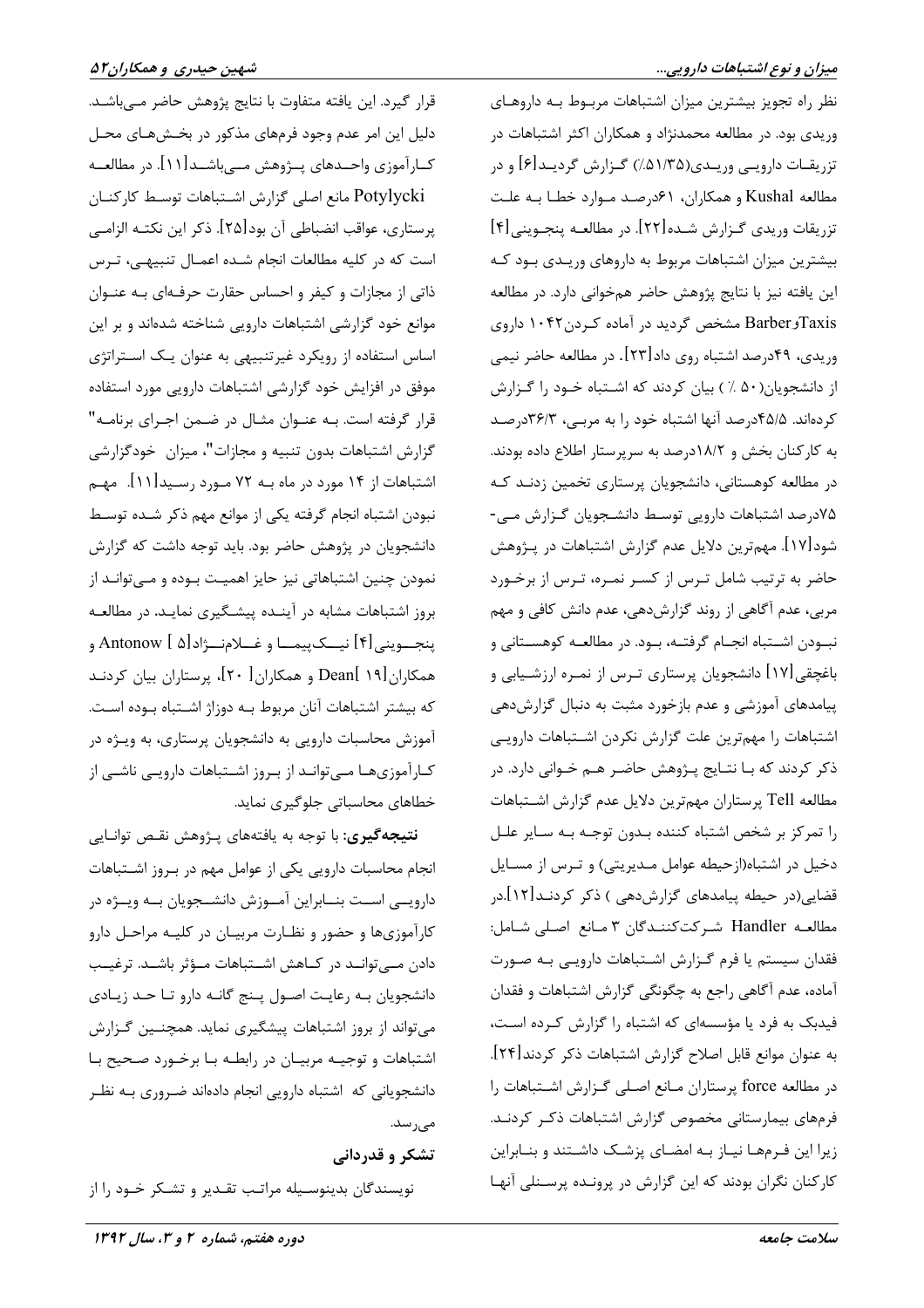دانشجویان پرستاری دانشکده پرستاری و مامایی رفسنجان که در اجـرای ایـن پـژوهش مـارا پـاری دادنـد، ابـراز مــ ٍدارنـد.

معاونت محترم پژوهشی دانشگاه علوم پزشکی رفسنجان بـرای .<br>تأمین هزینههای اجرای طرح، اساتید و اعضای محتـرم هیـأت علمــی بــه دلیــل ارایــه نظــرات ارزشمندشــان و همچنــین

#### **References**

- 1. Green S, Williams Ch, Hansen R. Medication errors in nursing homes. Journal of patient safety 2005; 1(4): 181-9.
- 2. Alyamani NA, Hopf Y, Williams DJ. Prescription quality in an acute medical ward. Pharmacoepidemiology and drug safety 2009; 18(12): 1158-65.
- 3. Trim J. Clinical skills: a practical guide to working out drug calculations. British journal of nursing 2004; 13(10): 602-6.
- 4. Penjvini S. Investigation of the rate and type of medication errors of nurses in Sanandaj Hospitals. Iranian J of Nursing Research. 2006; 1(1): 59-64. [Persian]
- 5. Neikpayma N, Gholamnejad H. Cuses of medication error from nurses opinion. Nursing and Midwifery Quarterly Shaheed Beheshti University Of Medical Sciences 2009; 19(64):18-24. [Persian]
- 6. McCarthy AM, Kelly MW, Reed D. Medication administration practices of school nurses. Journal of School Health 2000; 70(9): 371-6.
- 7. Nasiri E, Babatabar Darzi H, Mahmoodi Y. Nurses' drug calculation ability in intensive care unit (ICU). Iranian Jurnal of Critical care Nursing (IJCCN) 2009; 2 (3): 113-5. [Persian]
- 8. Mohammad Nejad I, Hojjati H, Sharifniya S, Ehsani S. Evaluation of medication error in nursing students in four educational hospitals in Tehran. Iranian Jurnal of Medical education  $(iime) 2010; 3: 60-9$ . [Persian]
- 9. Kouhestani H, Baghcheghi N. Investigation medication errors of nursing student in cardiac. Acientific Journal of Forensic Medical (SJFM). 2008; 13(4): 249-55. [Persian]
- 10. Mohammad Nejad E, Ehsani R, Salari A, Sajadi A, HajiesmaeelPour A. Refusal in Reporting Medication Errors from the Perspective of Nurses in Emergency Ward. Journal of Research Development in Nursing & Midwifery 2013; 10(1): 61-8. [Persian]
- 11. Force MV, Deering L, Hubbe J, Andersen M, Hagemann B, Cooper-Hahn M, et al. Effective strategies to increase reporting of medication errors in hospitals. Journal of nursing administration 2006; 36(1): 34-41.
- 12. Tell A, Poorreza A, Sharifi Gh, Mohebi B, Ghazi Z. Assessment of causes of medication errors and factors affect on reporting them in nursing personnel of Baharloo hospital. Hospital 2010; 9(1,2):19-24. [Persian]
- 13. Osborne J, Blais K, Hayes JS. Nurses' perceptions: when is it a medication error? Journal of Nursing Administration 1999; 29(4): 33-8.
- 14. Cohen H, Robinson E. getting to the root of medication errors. Nursing 2008; 38(12): 39-47.
- 15. Salehifar E, Ala Sh, Gholami Kh. Knowledge, attitude and performance of pharmacists and nurse in Mazandaran province, Iran regarding adverse drug reaction and its reporting. J of Mazandaran University of medical sciences 2007; 16(56): 115-24. [Persian]
- 16. Dimond B. National Patient Safety Agency and the reporting of errors. British journal of nursing 2002; 11(12): 808-10.
- 17. Kouhestani H, Baghcheghi N. Refusal in reporting medication errors from the viewpoints of nursing students in Arak University Sciences. Iranian J of medical Education 2008; 8(2): 285-91.[Persian]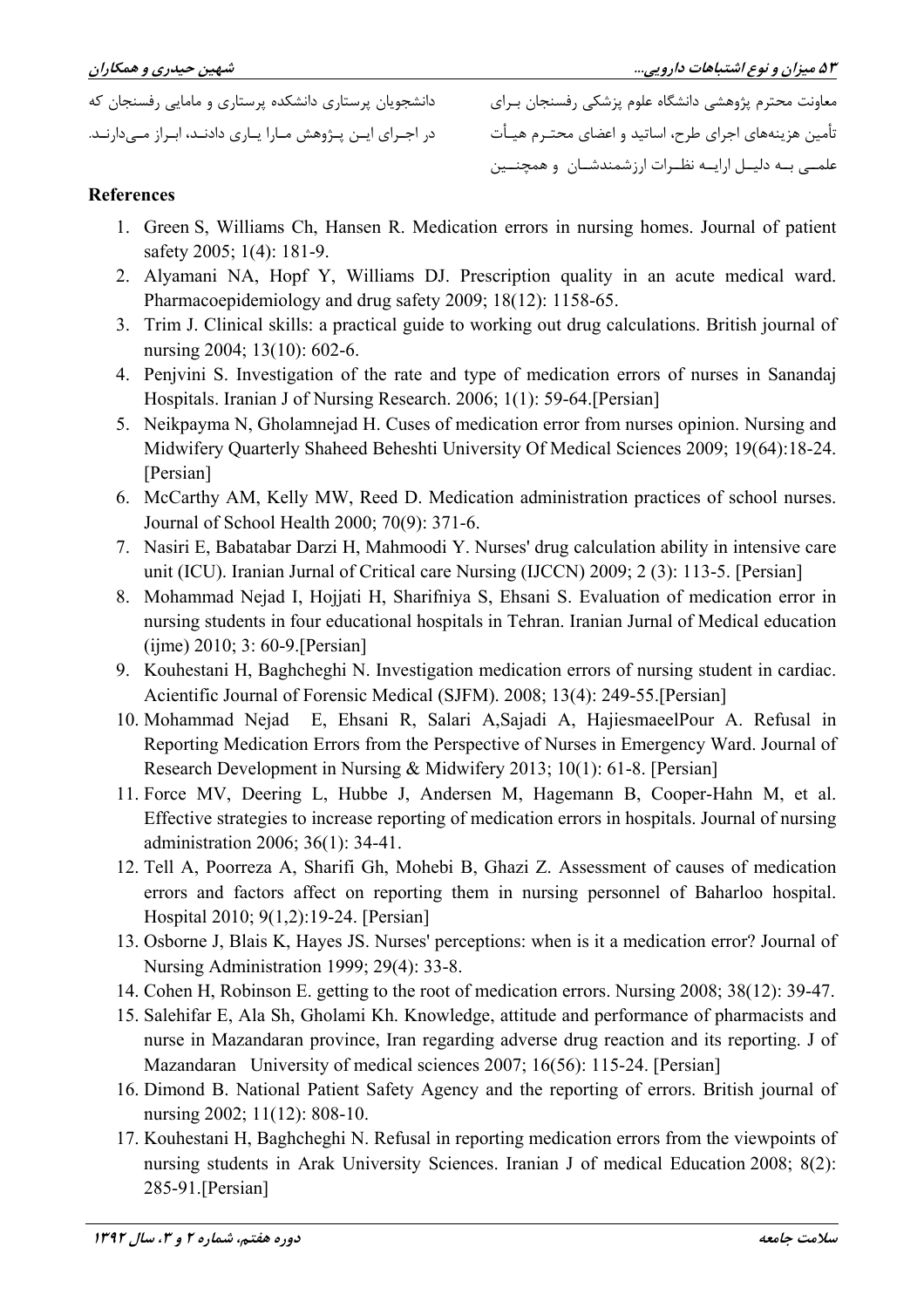- 18. Schelbred AB, Nord R. Nurses' experiences of drug administration errors. Journal of advanced nursing 2007; 60(3): 317-24.
- 19. Antonow JA, Smith AB, Silver MP. Medication error reporting: a survey of nursing staff. Journal of nursing care quality  $2000$ ;  $15(1)$ : 42-8.
- 20. Dean BS, Allan EL, Barber ND, Barker KN. Comparison of medication errors in an American and a British hospital. American Journal of Health-System Pharmacy 1995;  $52(22)$ : 2543-9.
- 21. Prot S, Fontan JE, Alberti C, Bourdon O, Farnoux C, Macher MA, et al. Drug administration errors and their determinants in pediatric in-patients. International Journal for Quality in Health Care 2005; 17(5): 381-9.
- 22. Kaushal R, Bates DW, Landrigan C, McKenna KJ, Clapp MD, Federico F, et al. Medication errors and adverse drug events in pediatric inpatients. Jama. 2001;285(16):2114-20.
- 23. Taxis K, Barber N. Ethnographic study of incidence and severity of intravenous drug errors. Bmj 2003; 326(7391): 684-8
- 24. Handler SM, Perera S, Olshansky EF, Studenski SA, Nace DA, Fridsma DB, et al. Identifying modifiable barriers to medication error reporting in the nursing home setting. Journal of the American Medical Directors Association 2007; 8(9): 568-74.
- 25. Potylycki MJ, Kimmel SR, Ritter M, Capuano T, Gross L, Riegel-Gross K, et al Nonpunitive medication error reporting: 3-year findings from one hospital's Primum Non Nocere initiative. Journal of nursing administration 2006; 36(7-8): 370-6.